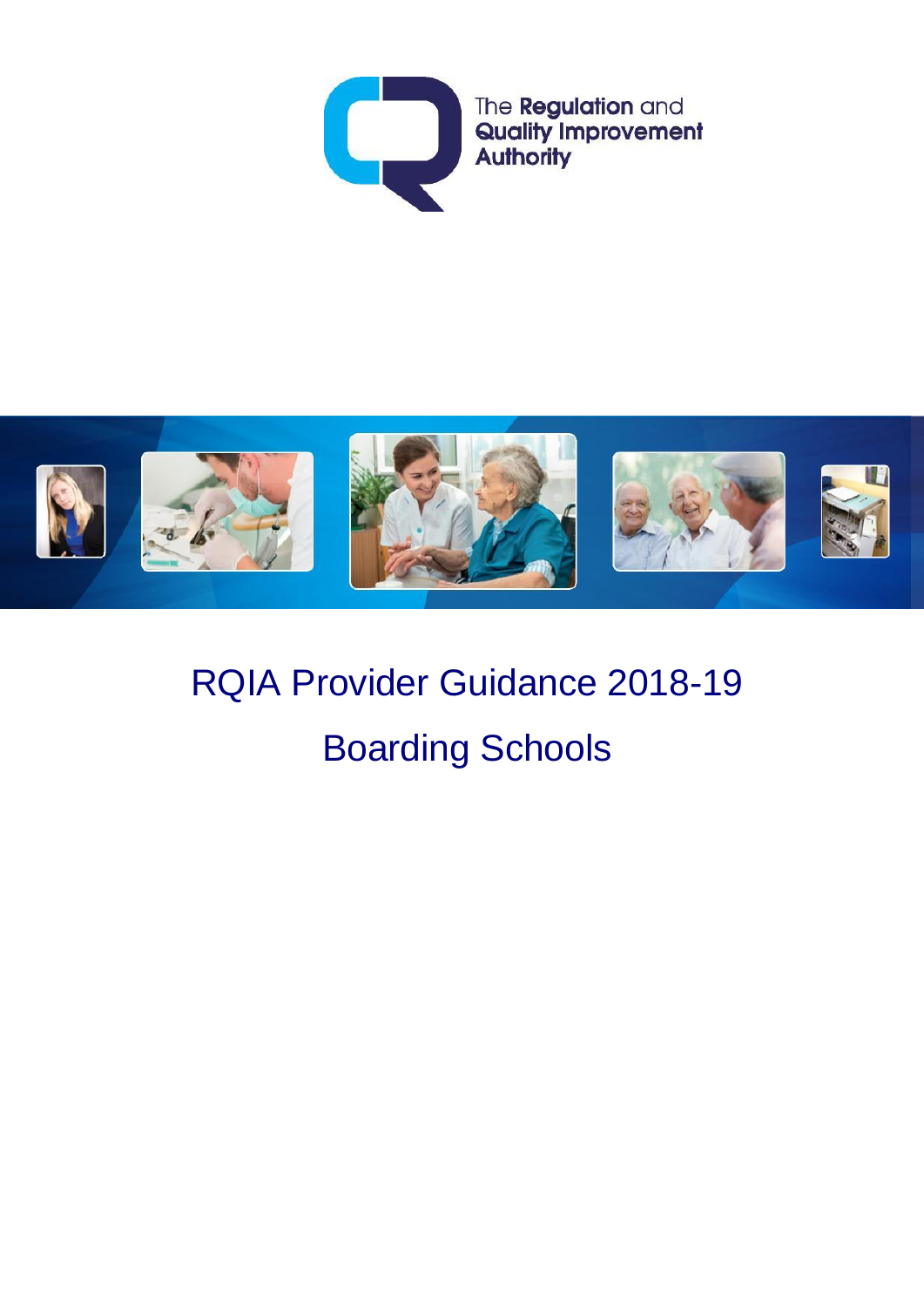## **What We Do**

The Regulation and Quality Improvement Authority (RQIA) is the independent body that regulates and inspects the quality and availability of Northern Ireland's health and social care (HSC) services. We were established in 2005 under The Health and Personal Social Services (Quality, Improvement and Regulation) (Northern Ireland) Order 2003 to drive improvements for everyone using health and social care services.

Through our programme of work we provide assurance about the quality of care; challenge poor practice; promote improvement; safeguard the rights of service users; and inform the public through the publication of our reports. RQIA has three main areas of work:

- We register and inspect a wide range of independent and statutory health and social care services.
- We work to assure the quality of services provided by the HSC Board, HSC trusts and agencies through our programme of reviews.
- We undertake a range of responsibilities for people with mental ill health and those with a learning disability.

We inspect and report on the following four domains:

- Is care safe?
- Is care effective?
- Is care compassionate?
- Is the service well led?

RQIA registers and inspects a wide range of health and social care services. These include: nursing, residential care, and children's homes; domiciliary care agencies; day care settings/centres; independent health care; nursing agencies; independent medical agencies; residential family centres; adult placement agencies; voluntary adoption agencies, school boarding departments and young adult supported accommodation (inspected only).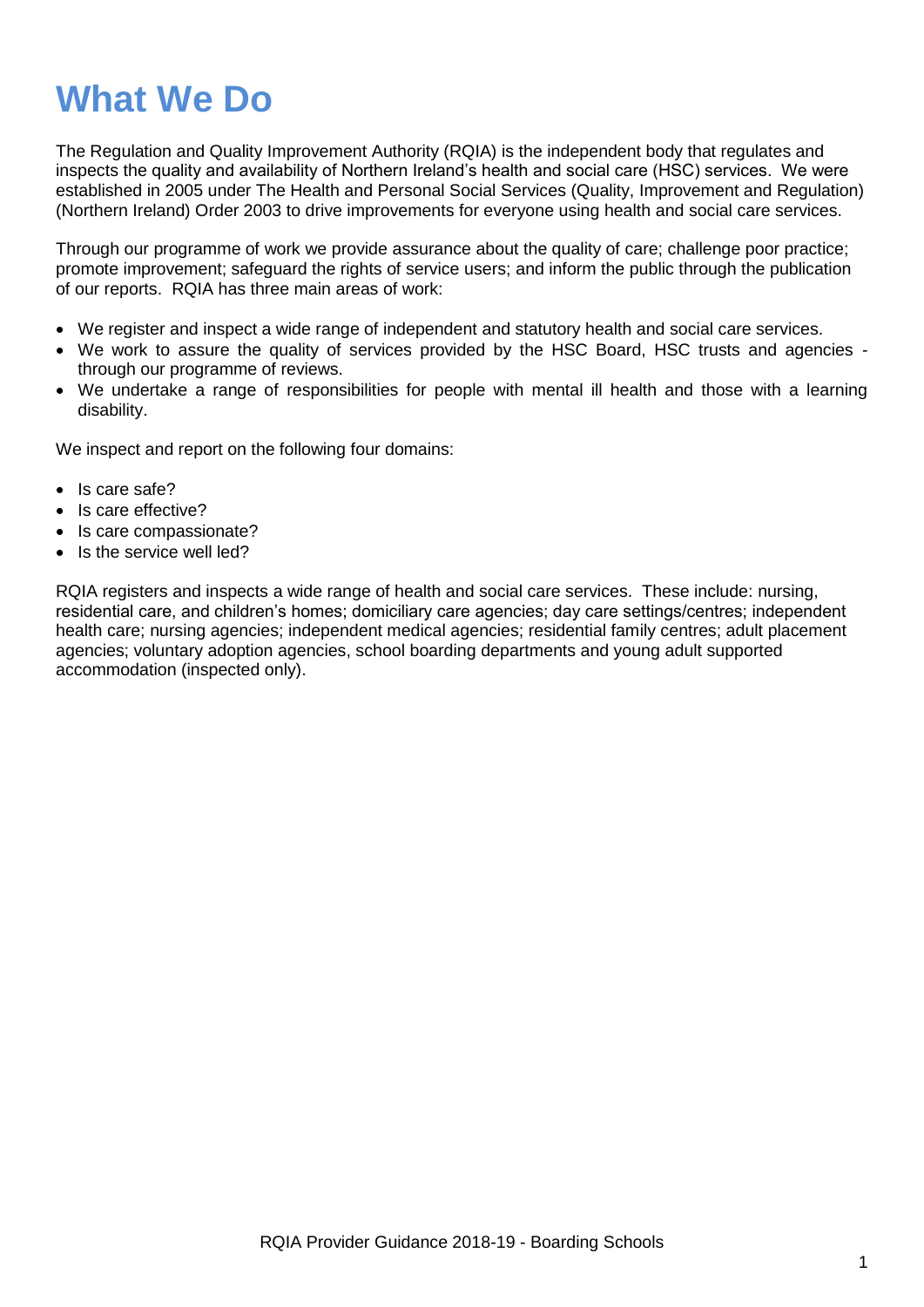## **The Four Domains**

#### Is care safe?

### Is care effective?

Avoiding and preventing harm to service users from the care. treatment and support that is intended to help them.

## Is the service well led?

Effective leadership, management and governance which creates a culture focused on the needs and the experiences of service users in order to deliver safe, effective and compassionate care.

The right care, at the right time in the right place with the best outcome.

#### **Is Care Compassionate?**

Service users are treated with dignity and respect and should be fully involved in decisions affecting their treatment, care and support.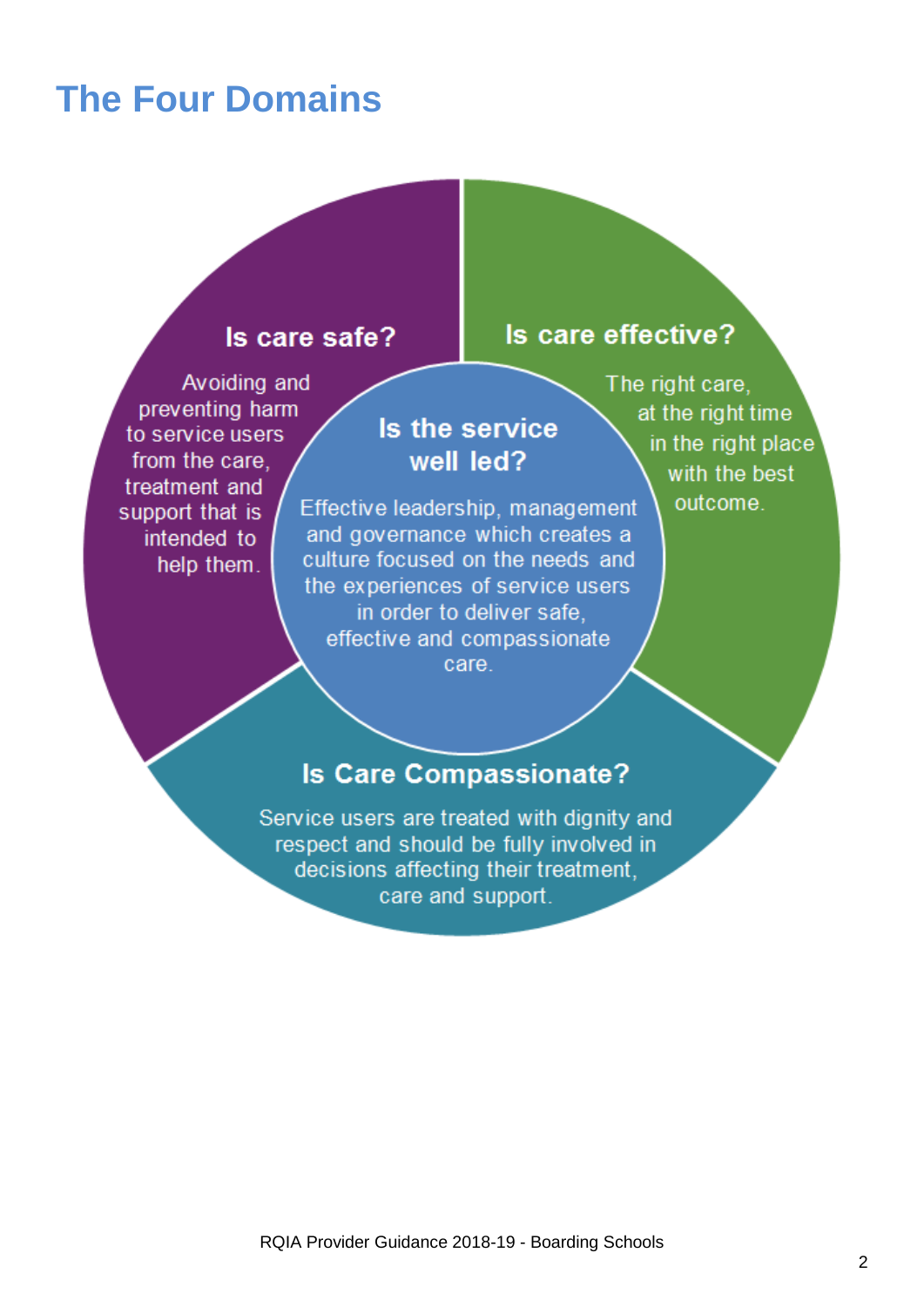## **How We Will Inspect**

We will inspect every boarding department on an annual basis, this will be an announced inspection.

During our inspections we will inspect and report on the following four domains:

- Is care safe?
- Is care effective?
- Is care compassionate?
- $\bullet$  Is the service well led?

When we inspect a boarding department, we aim to:

- Seek the views of the boarders who use the service, or their parents
- Talk to the principal, the head of boarding and other key staff on the day of the inspection
- Examine a range of records including incidents, complaints and policies related to boarding
- Provide feedback on the day of the inspection to the principal and head of boarding on the outcome of the inspection; and
- Provide a report of our inspection findings and outline any areas for quality improvement where failings in compliance with regulations and/or standards are identified.

Our inspections are underpinned by:

- The Health and Personal Social Services (Quality, Improvement and Regulation) (Northern Ireland) Order 2003
- The Children Order (Northern Ireland) 1995
- Inspection of Premises, Children and Records (Children Accommodated in Schools) Regulations (Northern Ireland) 2000
- Children Order Guidance and Regulations Volume 7
- The Department of Health, Social Services and Public Safety's (DHSSPS) Quality Living Standards for Services: Children Accommodated in Schools with Boarding Departments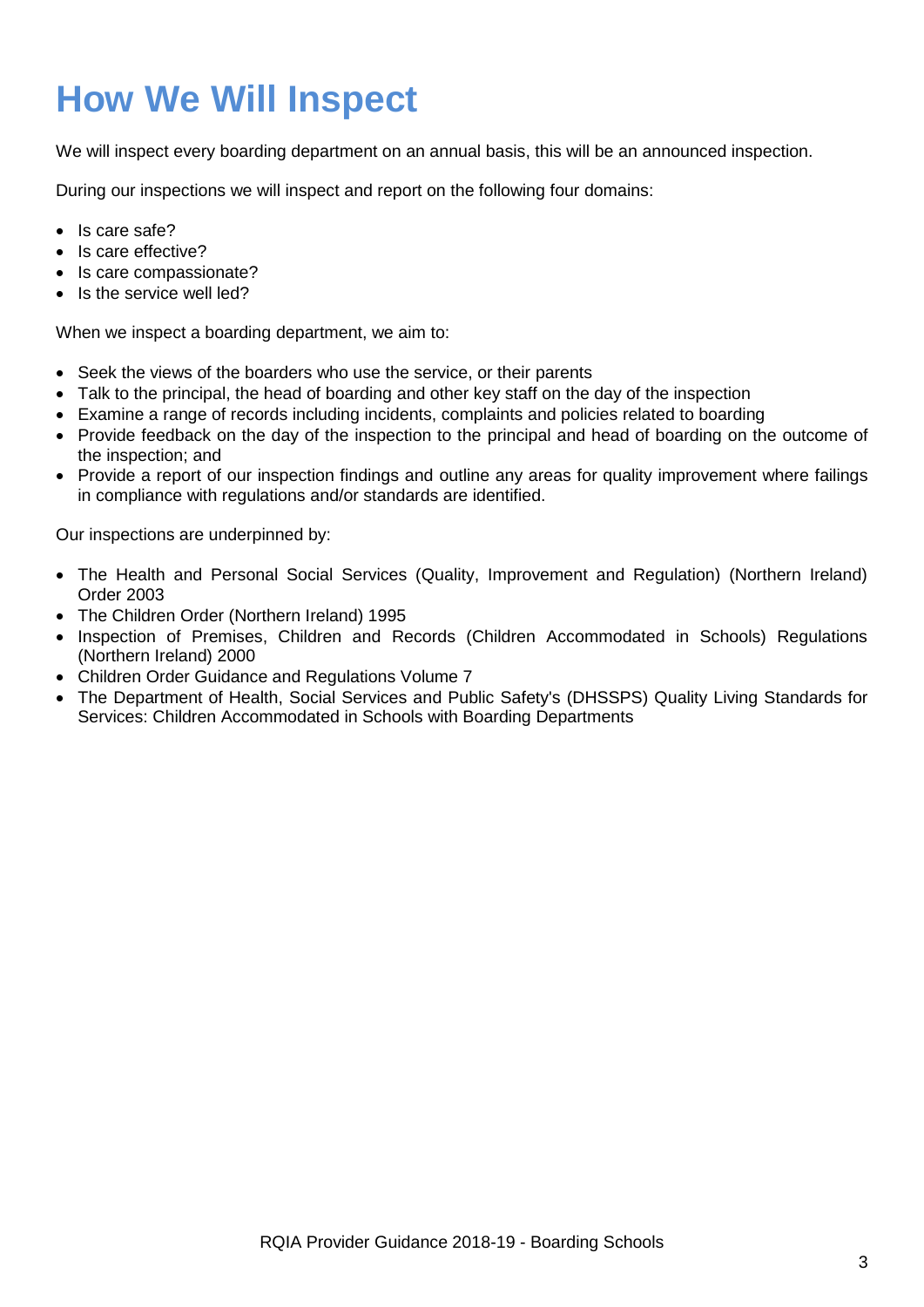## **What We Look For When We Inspect**

To help us to report on whether the care is safe, effective and compassionate and whether the service is well led, we will look for evidence against the following indicators. The evidence listed for each indicator provides examples of what may be reviewed and should not be considered exhaustive.

### **Is Care Safe?**

#### **Avoiding and preventing harm to service users from the care, treatment and support that is intended to help them.**

#### **Indicator S1**

There are, at all times, suitably qualified, competent and experienced persons working in the service in such numbers as are appropriate for the health and welfare of service users.

#### **Examples of Evidence**

#### **Staffing**

- An annual training programme is in operation which includes safeguarding and relevant issues such as bullying and child sexual exploitation
- There are robust human resource policies and procedures in place to ensure:
	- $\circ$  the deployment of staff who have requisite skills and experience and qualities to undertake their duties
	- $\circ$  there are always sufficient numbers of staff available to meet the needs of the boarding department
	- o staff demonstrate compliance with professional codes of practice

#### **Recruitment and Selection**

Enhanced Access NI checks are received prior to new staff commencing work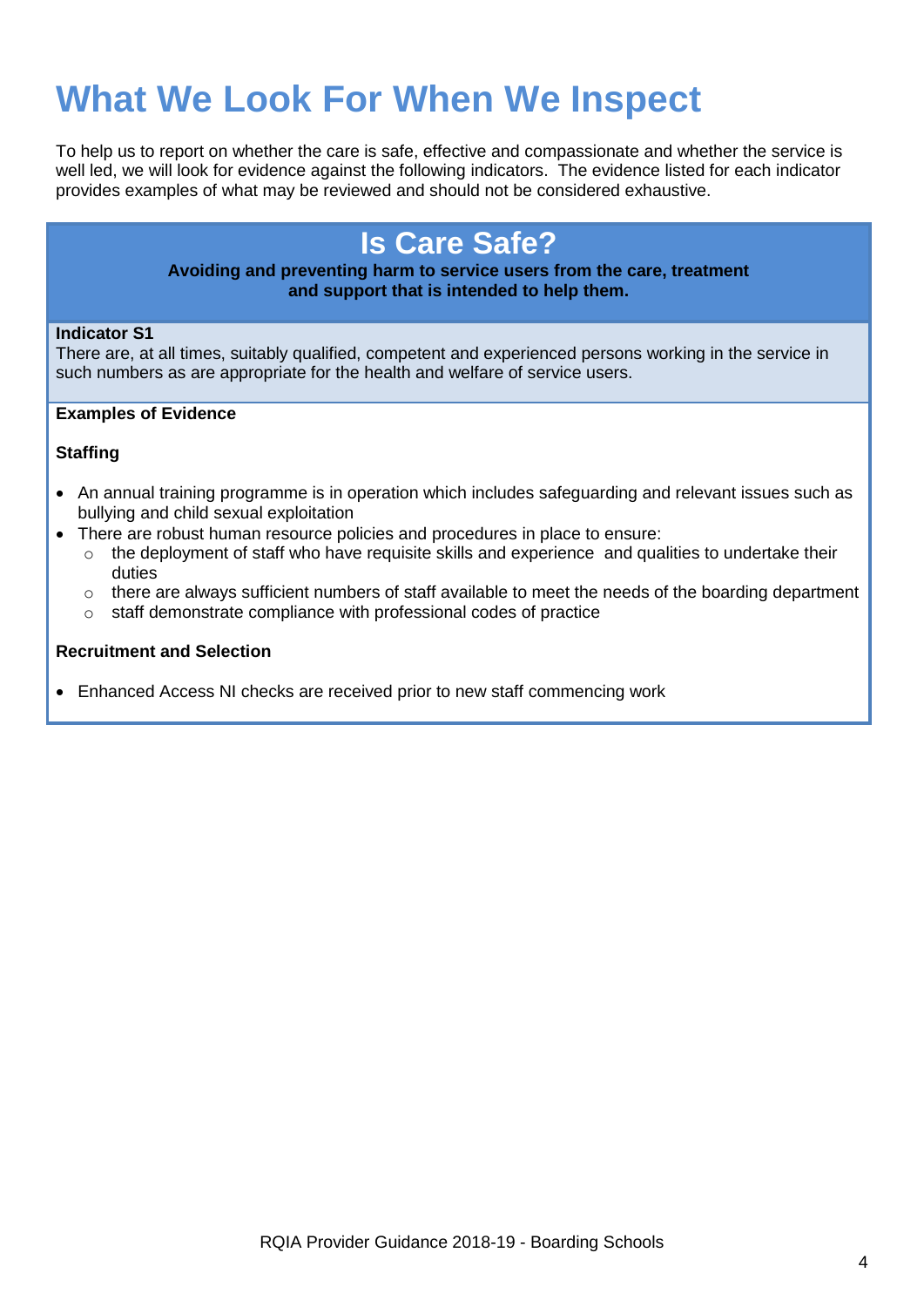#### **Indicator S2**

The service promotes and makes proper provision for the welfare, care and protection of service users.

#### **Examples of Evidence**

#### **Safeguarding**

- Staff are knowledgeable about and have a good understanding of safeguarding and bullying
- All suspected, alleged or actual incidents of abuse are fully and promptly referred to the appropriate agencies for investigation in accordance with written procedures and records maintained
- Co-operating to Safeguard Children and Young People in Northern Ireland, 2016 and the Area Child Protection Committee (2005) Regional Child Protection Policies and Procedures are available at the boarding department and there is a child protection policy in place to meet the needs of the boarding department
- A designated child protection teacher is in place
- There is a strategy in place for the prevention of bullying and written policies and procedures for countering any incidents of bullying as they occur
- There are written policies and procedures in place in respect of safeguarding, allegations of misconduct, incidents, whistle blowing and the reporting/management of serious adverse incidents. These policies are included in the induction/training manual for staff
- There is a record of staff attendance at mandatory safeguarding training
- Investigations into allegations or suspicions of harm are handled fairly, consistently and quickly in a way which safeguards the boarders and the person making the allegation whilst the same time appropriately supporting the staff member who is the subject of the allegation
- Written records are created and available in respect of any investigation including outcomes and subsequent action taken by the boarding department. A register of all incidents and the response from the boarding department is maintained

#### **Indicator S3**

There are systems in place to ensure that unnecessary risks to the health, welfare or safety of service users are identified, managed and where possible eliminated.

#### **Examples of Evidence**

#### **Management of Health Care Needs**

- Each boarding department has a matron or other designated person(s) who provide routine medical attention to the boarders
- An up to date medical record is maintained for all boarders

#### **Indicator S4**

The premises and grounds are safe, well maintained and suitable for their stated purpose.

#### **Examples of Evidence**

#### **Environment**

- The boarding department is clean, clutter free, warm and pleasant
- There are no obvious hazards to the health and safety of the boarders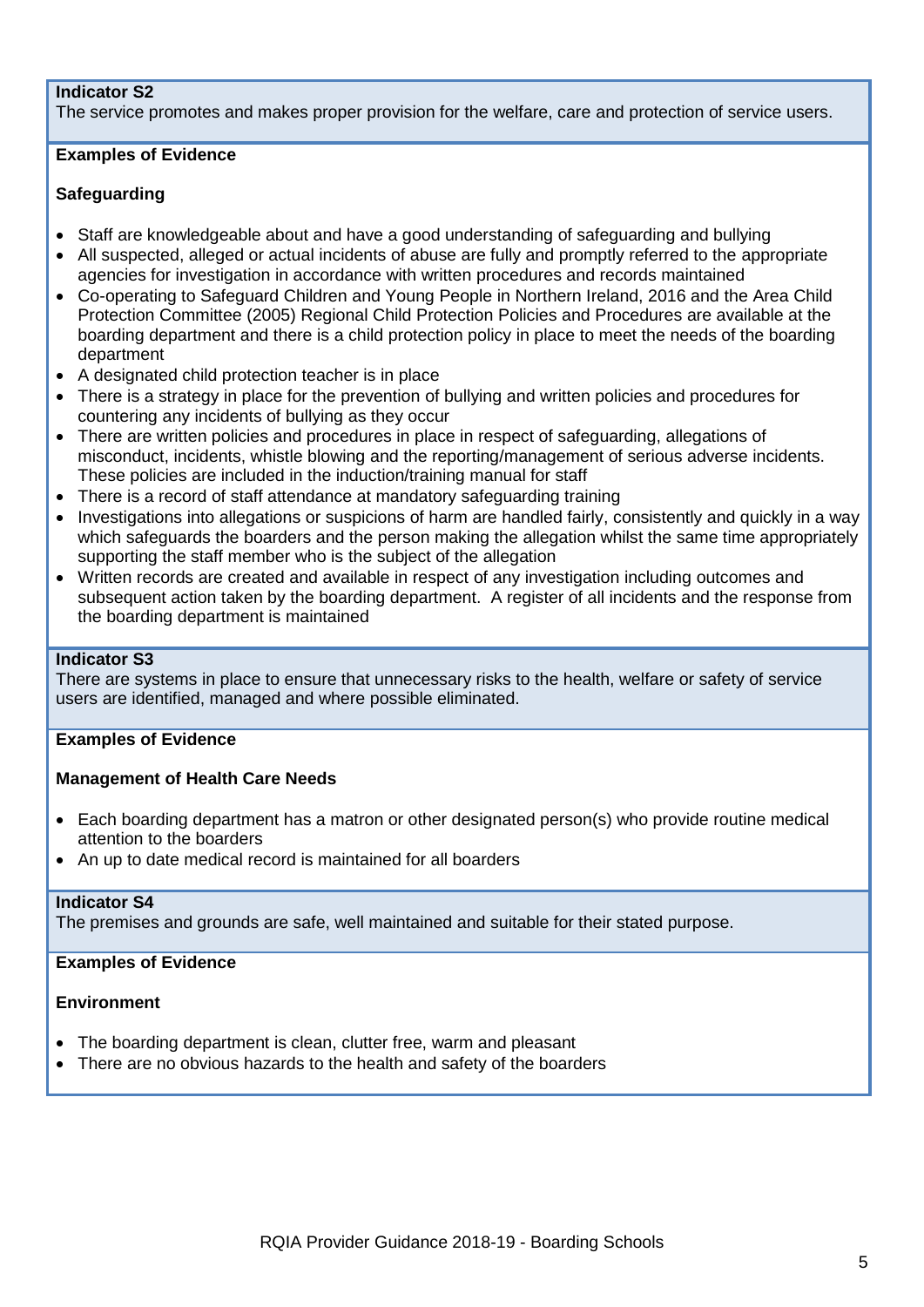### **Is Care Effective?**

**The right care, at the right time in the right place with the best outcome.**

#### **Indicator E1**

The service responds appropriately to and meets the assessed needs of the people who use the service.

#### **Examples of Evidence**

#### **Records**

- An up to date individual record is maintained for each child accommodated in the boarding department
- Recordings are in line with professional codes of practice

#### **Indicator E2**

There are arrangements in place to monitor, audit and review the effectiveness and quality of care delivered to service users at appropriate intervals.

#### **Examples of Evidence**

- Monitoring and review mechanisms are in place to identify and redress areas of non-compliance with the standards and guidance for boarding schools
- Where relevant staff members have been trained in and understand how to work with boarders who experience particular vulnerabilities or have more complex needs

#### **Indicator E3**

There are robust systems in place to promote effective communication between service users, staff and other key stakeholders.

#### **Examples of Evidence**

- The boarders have an effective feedback mechanism through which they can communicate with the staff about their experience at the school and redress any grievances
- Staff meetings are held on a regular basis, issues arising within the boarding department are discussed and minutes are retained
- Staff communicate in a timely and effectively way with the boarders
- Learning from complaints/incidents/near misses is effectively disseminated to staff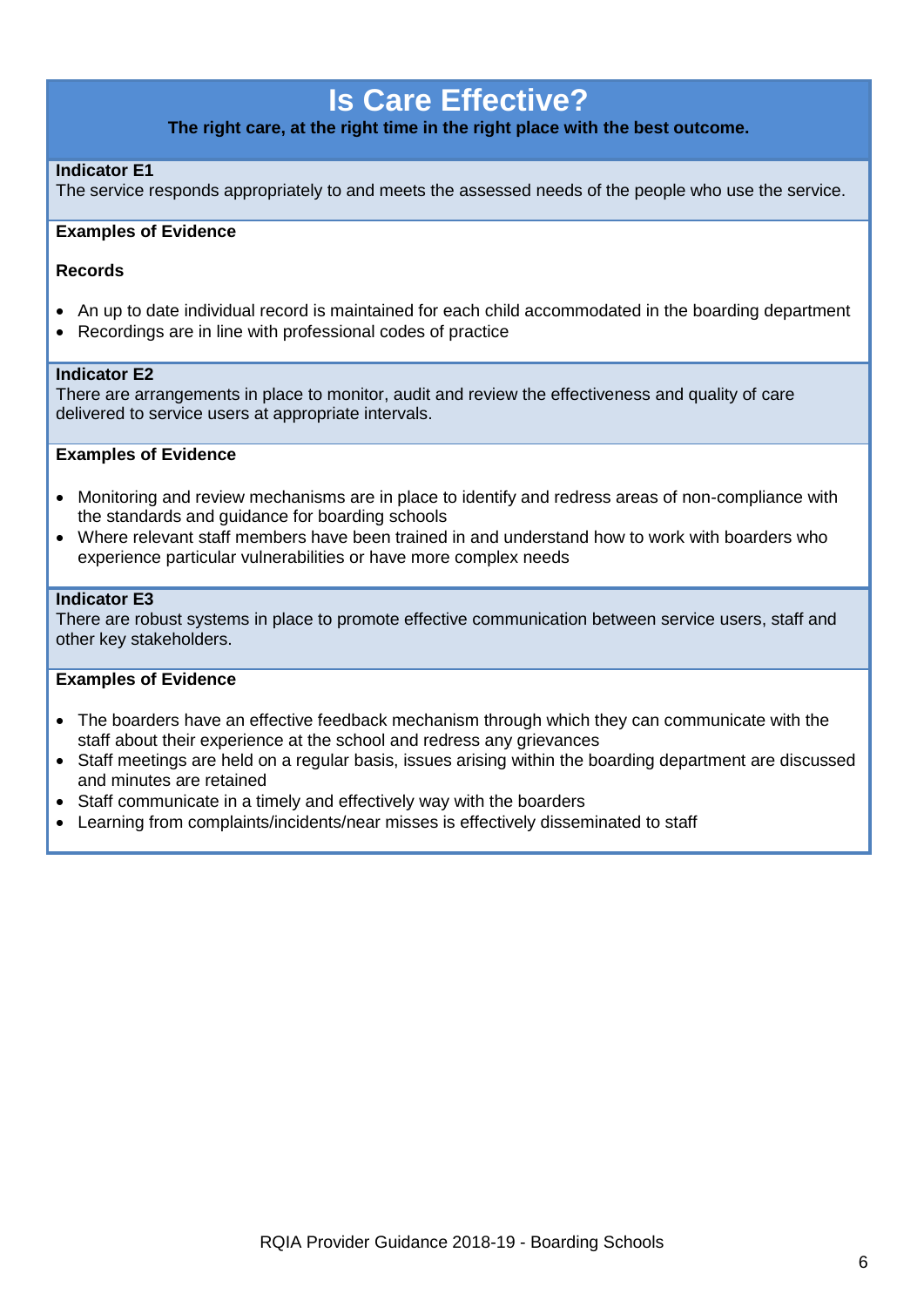### **Is Care Compassionate?**

#### **Service users are treated with dignity and respect and should be fully involved in decisions affecting their treatment, care and support.**

#### **Indicator C1**

There is a culture/ethos that supports the values of dignity and respect, independence, rights, equality and diversity, choice and consent of service users.

#### **Examples of Evidence**

- Discussion with staff members and observation of interactions demonstrate that boarders are treated with dignity and respect
- There is evidence of staff awareness of children's rights
- Staff at the boarding department are aware of acting in the best interests of the boarders
- Staff make positive relationships with the young people in the department and generate a culture of openness and trust
- The boarders know how to contact helpline services

#### **Indicator C2**

Service users are listened to, valued and communicated with, in an appropriate manner.

#### **Examples of Evidence**

- There are arrangements in place for involving the boarders in making informed decisions
- There are arrangements for providing information in alternative formats/interpreter services, if applicable
- The boarders feel their views are valued and have been considered as part of decision making processes in the department

#### **Indicator C3**

There are systems in place to ensure that the views and opinions of service users, and or their representatives, are sought and taken into account in all matters affecting them.

#### **Examples of Evidence**

- The RQIA questionnaire responses support the view that compassionate care is in place
- Boarders are encouraged to approach any member of the boarding department staff with their personal concerns, needs and wishes on an informal basis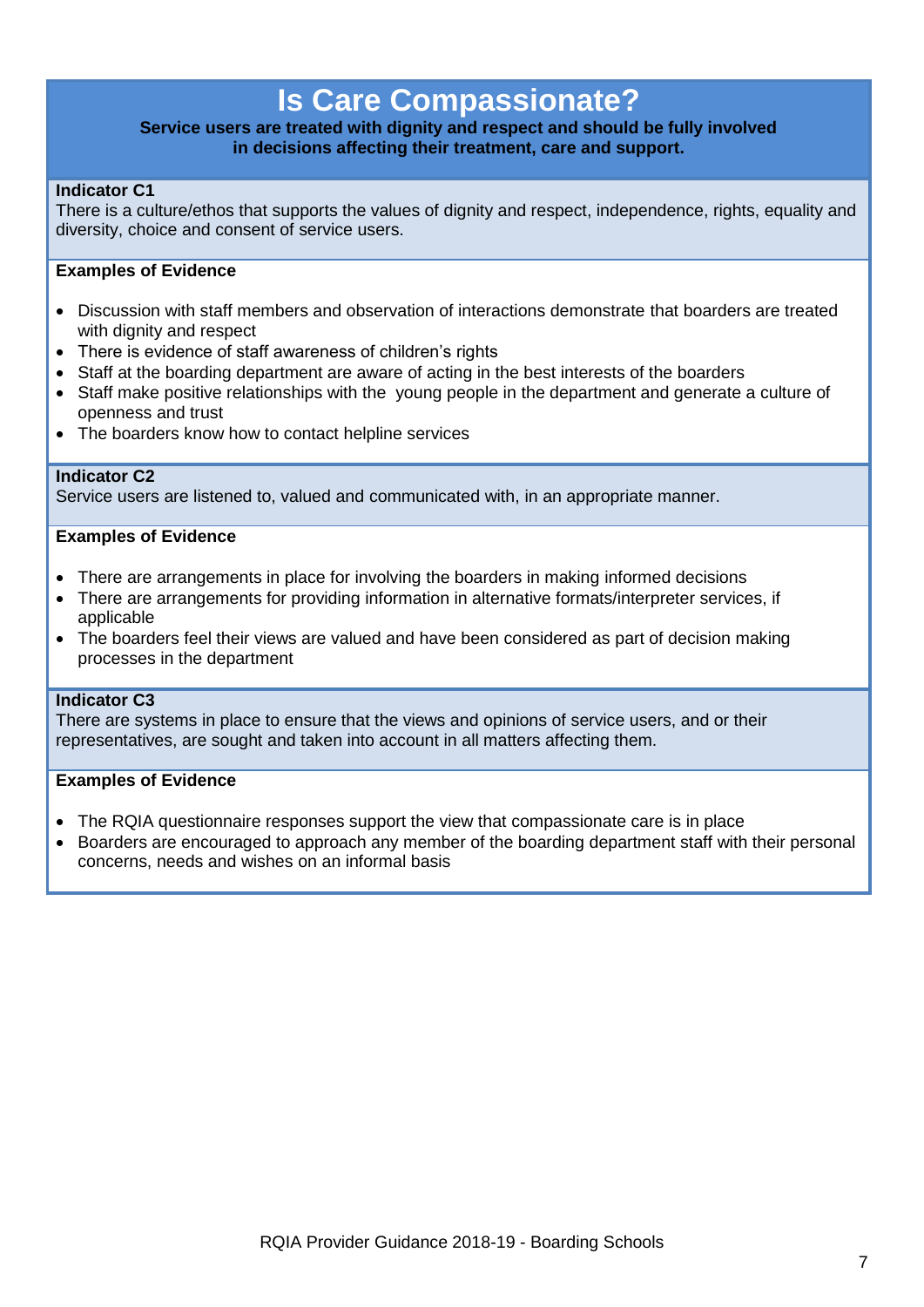### **Is the Service Well Led?**

#### **Effective leadership, management and governance which creates a culture focused on the needs and the experiences of service users in order to deliver safe, effective and compassionate care.**

#### **Indicator L1**

There are management and governance systems in place to meet the needs of service users.

#### **Examples of Evidence**

#### **Governance Arrangements**

- There are governance arrangements in place such as:
	- o clearly identified lines of professional accountability
	- $\circ$  effective systems to monitor and report on the quality of care experienced by boarders in the department
	- $\circ$  Policies and procedures in place to protect boarders and to safeguard their rights and welfare in line with regional child protection procedures
	- o effective systems for identifying any escalation in risk to individual boarders including bullying and mental health

#### **Complaints**

- The department has a complaints policy and procedure in accordance with the standards
- Records are kept of all complaints and these include details of all communications with complainants, the result of any investigation, the outcome and the action taken
- Information from complaints is used to improve the quality of care at within the boarding department
- Staff know how to receive and respond to complaints
- Arrangements are in place to audit complaints to identify trends and enhance the boarding experience

#### **Equality of Opportunity for Young People**

- The home is aware of equality legislation and recognise and respond to the diverse needs of young people
- The home collects equality data on young people
- Staff are trained to effectively engage with the diverse range of young people
- The home manages and monitors equality issues raised by young people or their relatives/representatives as required

#### **Incidents**

- The department has an incident policy and procedure in place
- Incidents are effectively documented and where necessary investigated in line with the standards and guidance

#### **Indicator L2**

There are management and governance systems in place that drive quality improvement.

#### **Examples of Evidence**

#### **Quality Improvement**

- There is evidence of a systematic approach to the review of the boarding experience, in order to make changes that improve quality, and add benefit to the department
- The Head of Boarding encourages continuous improvement within the department. Improvement activity is focussed on enhancing the boarding experience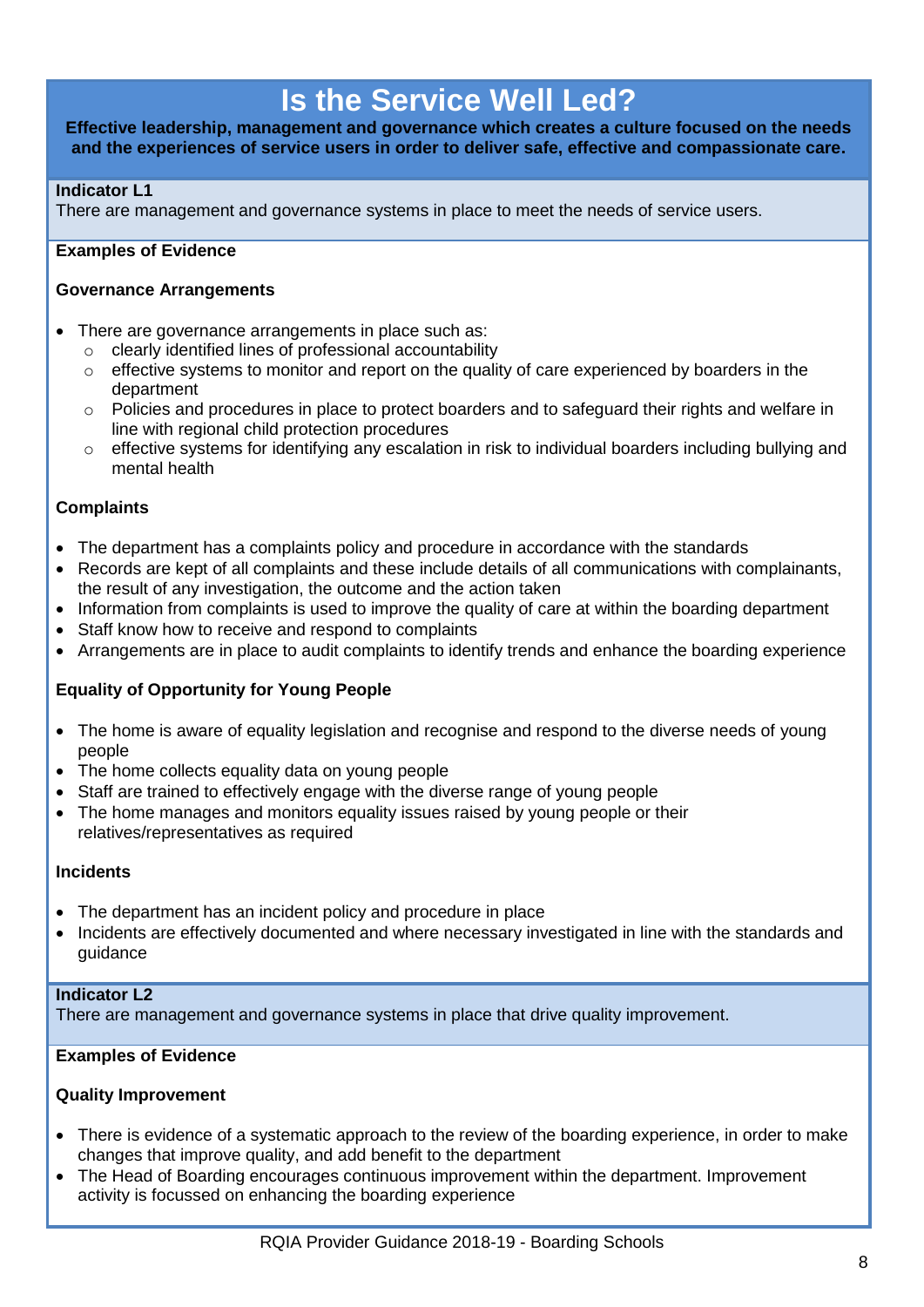#### **Indicator L3**

There is a clear organisational structure and all staff are aware of their roles, responsibility and accountability within the overall structure.

#### **Examples of Evidence**

- There is a defined organisational and management structure that identifies the lines of accountability, specific roles and details responsibilities within all areas of the department
- Staff are aware of their roles and responsibilities and actions to be taken should they have a concern about the welfare or safety of a boarder
- The Principal and Head of Boarding understand their role and responsibilities as outlined in the standards and guidance

#### **Indicator L4**

The registered person/s operates the service in accordance with the regulatory framework.

#### **Examples of Evidence**

- The Principal and Head of Boarding respond to regulatory matters (e.g. reports and quality improvement plans)
- There are clear and documented systems in place for the management of records in accordance with the standards and guidance

#### **Indicator L5**

There are effective working relationships with internal and external stakeholders.

#### **Examples of Evidence**

- There is a whistleblowing policy and procedure and staff are aware of this
- Arrangements are in place for staff to access the Head of Boarding and Principal
- There are arrangements in place to support staff (e.g. staff meetings, appraisal and supervision)
- Discussion with staff confirmed that there are good working relationships and that senior staff are responsive to suggestions/concerns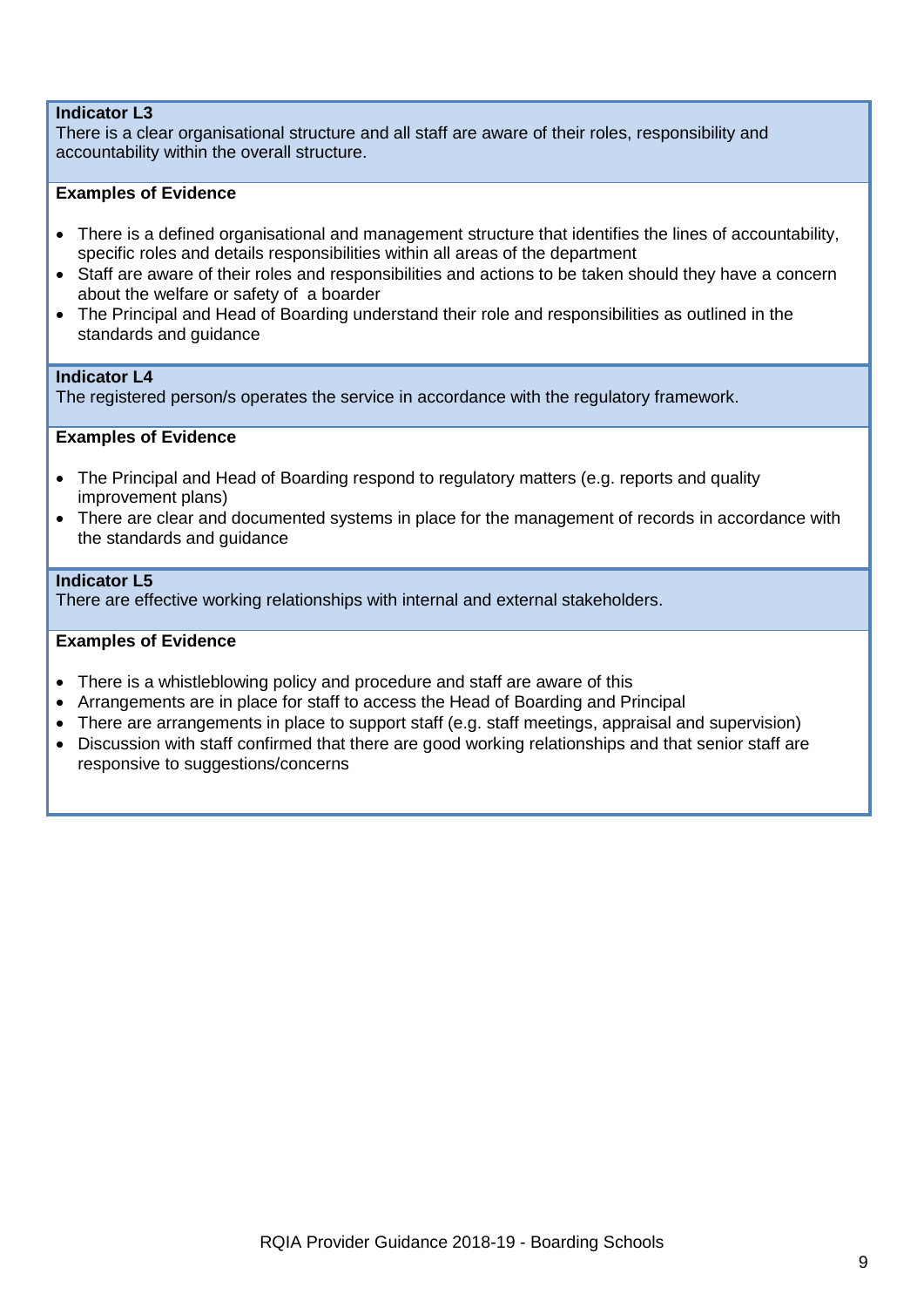## **Inspection Reports**

Our inspection reports will reflect the findings from the inspection. Where it is appropriate, a Quality Improvement Plan (QIP) will detail those areas requiring improvement to ensure the service is compliant with the relevant regulations and standards. Where either no requirements or recommendations result from the inspection this will be reflected in the report.

It should be noted that inspection reports should not be regarded as a comprehensive review of all strengths and areas for improvement that exist in a service. The findings reported on are those which came to the attention of RQIA during the course of the inspection. The findings contained within inspection reports do not exempt the service provider from their responsibility for maintaining compliance with legislation, standards and best practice.